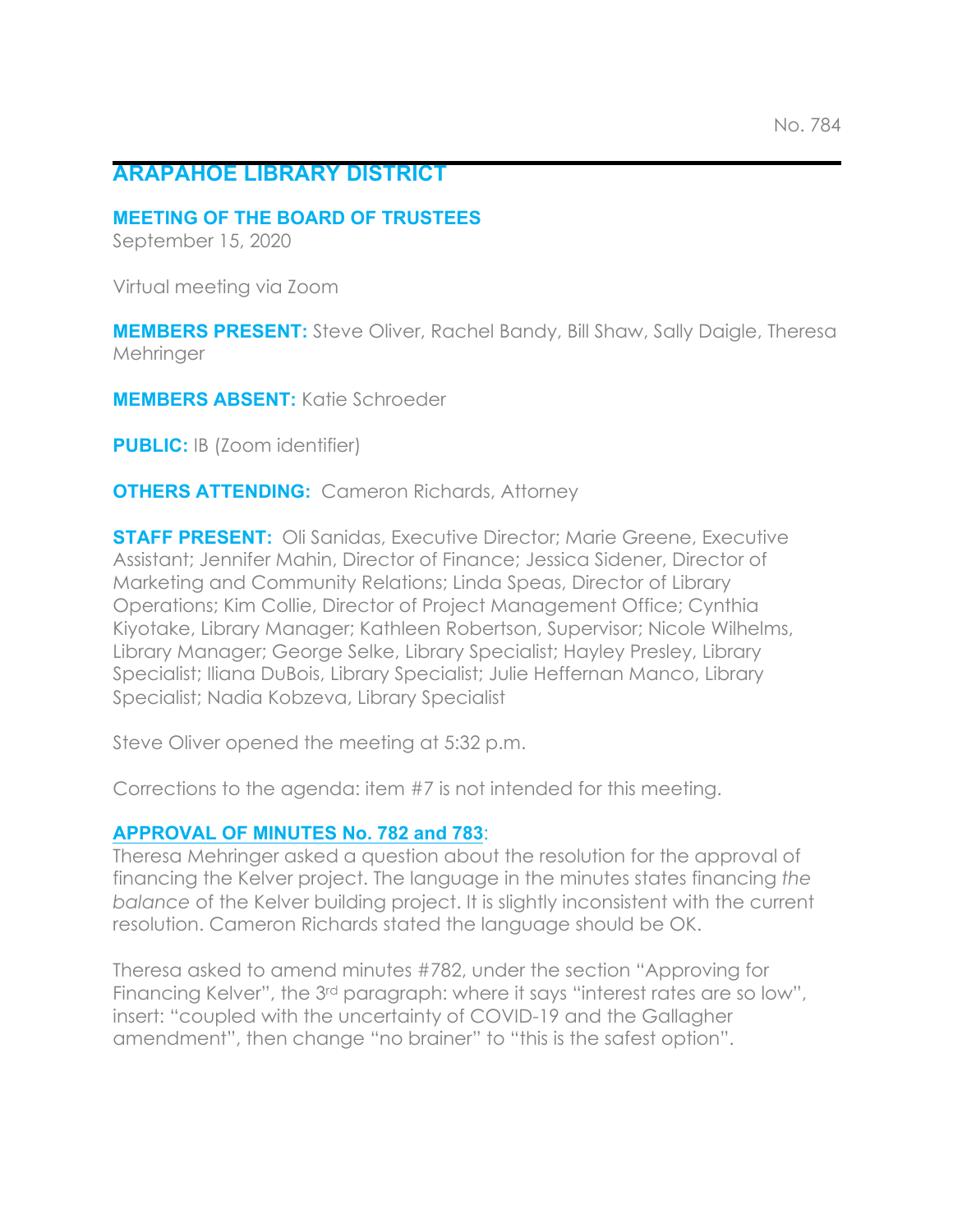Rachel Bandy moved to approve the Minutes #782 from the August 18, 2020 Board Meeting with the revisions discussed and Minutes #783 from the September 2, 2020 meeting. Theresa seconded the motion and the motion passed.

**CONSENT AGENDA:** Bill Shaw moved and Rachel Bandy seconded to approve the Consent Agenda as presented. The motion passed.

Approval of the Consent Agenda means:

- Approval of the hiring of: Natalia Devlin
- Approval of the separation of: Sam Nguyen, Ellie Kerry, Lisanna Parkhurst, Aaron Schmidt

### **RESOLUTION AUTHORIZING AND APPROVING A SITE LEASE AND LEASE PURCHASE AGREEMENT AND THE KELVER REIMBURSEMENT RESOLUTION:**

The resolution is approving:

- A. Lease purchase agreement This is the lease purchase agreement between ALD and the bank (Truist Bank).
- B. Site lease This is the site lease between ALD and the bank (Truist Bank).

Rachel Bandy asked about the signature line listing her as "Secretary". Cam Richards stated that they corrected them in the final versions of the resolutions.

Bill Shaw moved and Theresa Mehringer seconded to approve the Resolutions as presented. The motion passed.

# **APPOINTMENT OF BUILDING AUTHORITY DIRECTORS:**

Rachel Bandy moved and Theresa Mehringer seconded to approve the reappointment of Jeanne Davies as the secretary until the next annual meeting in April 2021 as presented. The motion passed.

**FINANCIALS:** Jennifer Mahin reviewed the financials with the trustees.

Sally Daigle moved to accept the Financials as presented. Theresa Mehringer seconded and the motion passed. Approval of the Financials means:

- Acceptance of the Statement of Revenue and Expense
- Acceptance of the Balance Sheet

**BOARD PRESIDENT REPORT:** Steve Oliver reported that there was a member of the public who attended the last meeting who expressed that they would like the libraries to be more open than they currently are. He has also seen similar feedback online.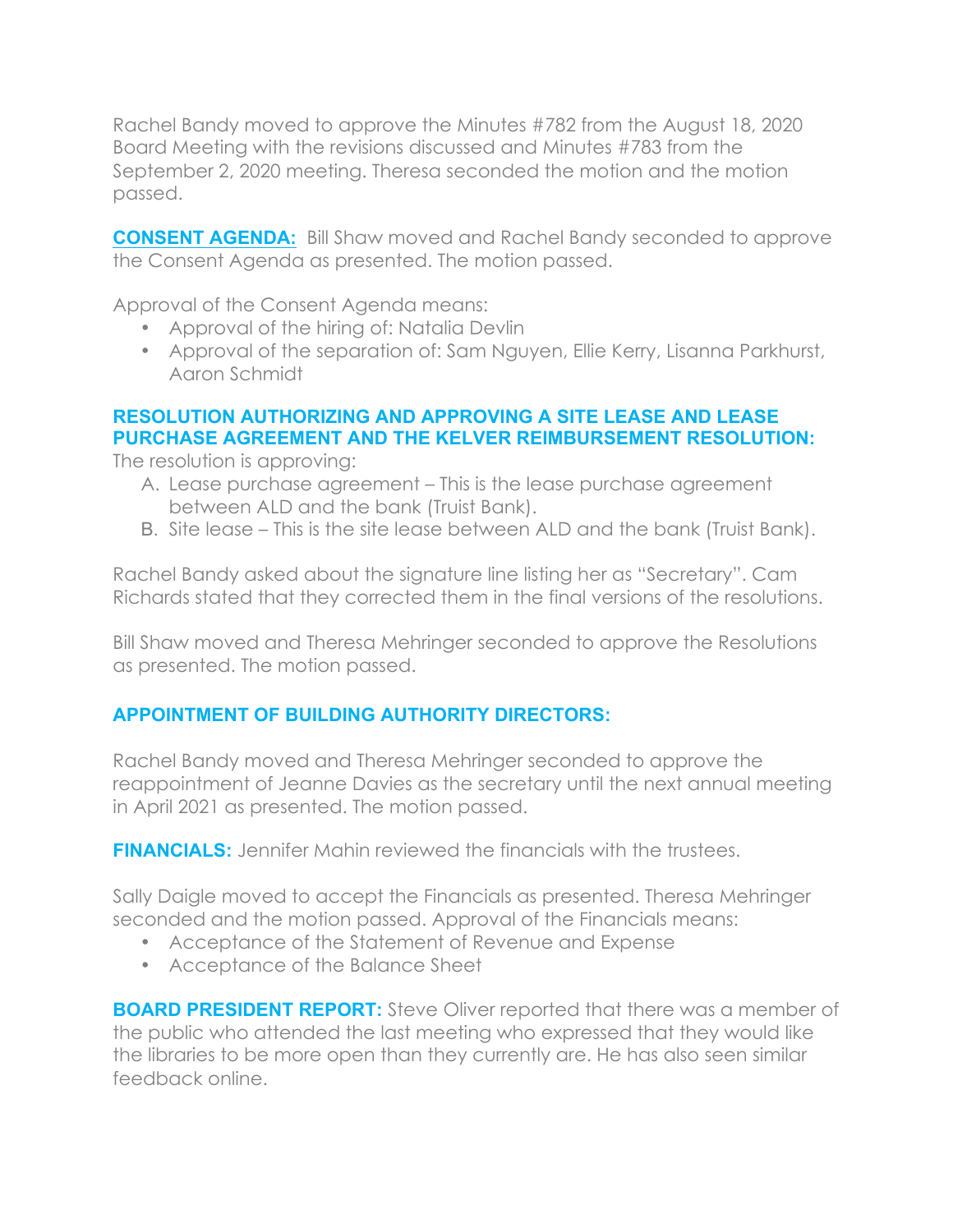**EXECUTIVE DIRECTOR REPORT:** Oli Sanidas reported that the library district has evolved since the last board meeting. The branches are now open for library by appointment. ALD is pretty late in opening in comparison to other libraries, but there are some others like Denver that are not open yet. ALD began reopening with computers by appointment. Now there is also library by appointment as well as Park and Pickup. Library by appointment has open blocks of time where patrons can make an appointment to browse materials. There are also walk-in appointments available. After each time block, the libraries close briefly for cleaning. There is a limit to the number of patrons in the buildings at a time. For those who are not making appointments, staff is getting the patrons' contact info so ALD can participate in contact tracing. ALD's meeting rooms, study rooms, café services and live events are still not available. Patrons have given feedback that they love Park and Pickup services.

Bill Shaw stated that he received a notification that one of his holds was available for park and pickup, but there were no appointments available for 10 days to pick it up. He reserved a library by appointment spot so that he could pick up his materials sooner and expressed concern about taking up an entire library by appointment spot. Oli responded that even if Bill was only in the library for 10 minutes, other patrons would still be able to use the library during that spot because the staff is monitoring the number of people in each building and adjusting to allow more to enter.

Rachel Bandy made a Park and Pickup appointment to pick up her materials and mistakenly arrived a week early. She said the Koelbel staff was able to pivot and get her materials to her and didn't even mention her mistake.

Oli stated he does not have a timeline for the next evolution of reopening, but it's being worked on. The level of gratitude from the patrons has been felt. And there have been compliments on the smoothness of the operation and the prioritization of safety. Oli commended the staff on their handling of everything.

Bill Shaw asked if the staff is feeling safe now that the libraries are open. Oli responded that he was not sure, and Linda Speas is holding feedback sessions for the staff to check in with them.

Linda Speas stated that staff collaboration was intentionally included in the reopening plan. Kelver and Davies opened a few weeks earlier and the staff feedback from those libraries was very positive. Bill congratulated the leadership team for making sure the staff is being and feeling heard.

Oli asked for feedback from the board on the strategic plan before it is presented at the October meeting.